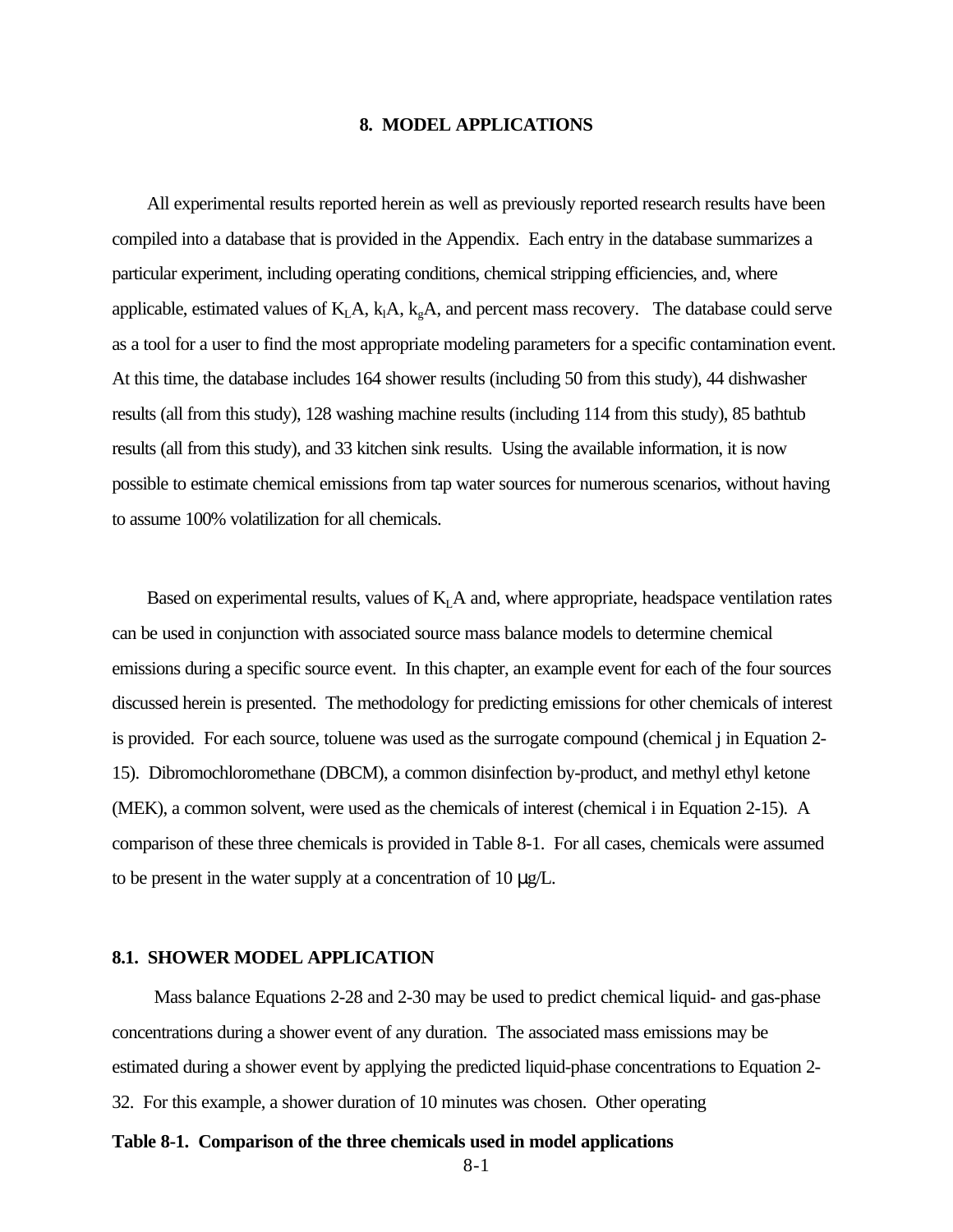|                      | $H_c @ 25°C$                            | $D_1 \otimes 24$ °C                 | $D_{\varrho} \otimes 24^{\circ}C$   |
|----------------------|-----------------------------------------|-------------------------------------|-------------------------------------|
| <b>Chemical</b>      | $(m_{\text{liq}}^3/m_{\text{gas}}^3)^a$ | (cm <sup>2</sup> /sec) <sup>b</sup> | (cm <sup>2</sup> /sec) <sup>b</sup> |
| Toluene              | 0.27                                    | $9.1 \times 10^{-6}$                | 0.085                               |
| Dibromochloromethane | 0.048                                   | $1.0 \times 10^{-5}$                | 0.086                               |
| Methyl Ethyl Ketone  | 0.0060                                  | $9.8 \times 10^{-6}$                | ገ በዓ7                               |

<sup>a</sup>From Ashworth et al., 1988.

**b**From Tucker and Nelken, 1990.

conditions for this example, based on experimental operating conditions, were a water temperature of 35°C, a liquid flowrate of 9.1 L/minute, and a ventilation rate of 379 L/minute (resulting in an air exchange rate of 13/hour). A coarse water spray was assumed. The value of  $K<sub>L</sub>A$  for toluene (used in Equations 2-28 and 2-30 to predict toluene liquid- and gas-phase concentrations, respectively, associated with these operating conditions) was assumed to be 12 L/minute. This value is the average  $K<sub>L</sub>A$  determined for shower Experiments 5, 6, and 6 replicate (see Section 4.4.2). It should be noted that several values of  $K<sub>L</sub>A$  based on different shower operating conditions are available in the experimental database (Appendix).

Based on an inlet liquid-phase concentration of 0.010 mg/L and an initial gas-phase concentration of 0 mg/L, the predicted mass emission rate for toluene is presented in Figure 8-1.



**Figure 8-1. Mass emission rates for three chemicals for example shower event.**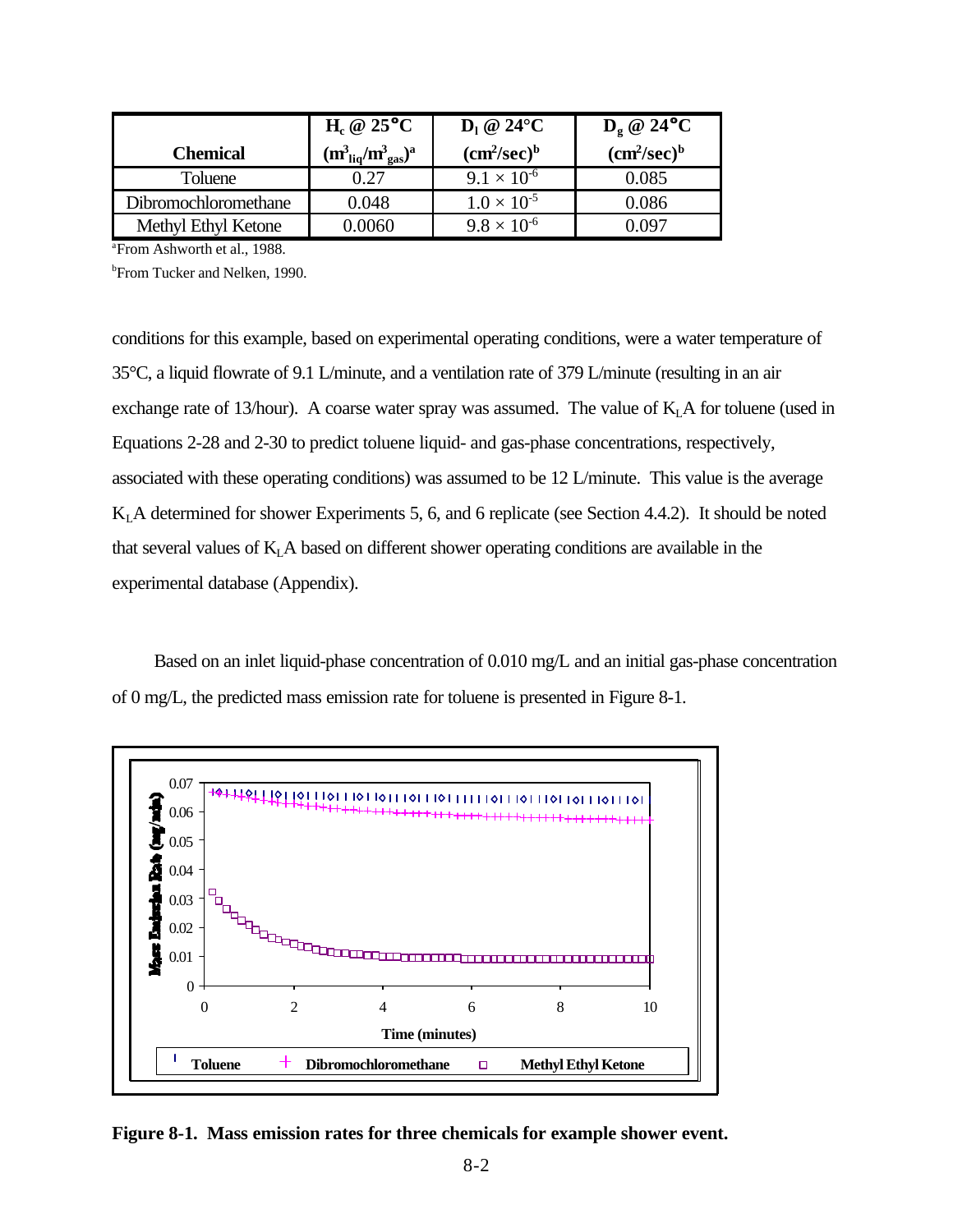The total mass of emitted toluene was calculated by integrating under the mass emission rate curve shown in Figure 8-1. For this example, the total emitted mass of toluene was 650 μg. The total mass that entered the system was 910 μg. Thus, the overall stripping efficiency for toluene during the 10 minute shower event was 71%. The peak gas-phase concentration within the shower stall occurred at 10 minutes and was approximately 150 μg/m<sup>3</sup>.

The mass emission rates for DBCM and MEK, two chemicals not used in this study, are also shown in Figure 8-1. For toluene and DBCM, the mass emission rate slowly decreased with time as each chemical accumulated within the shower stall. This effect was more dramatic for MEK, the chemical with the lower Henry's law constant. The overall stripping efficiencies for DBCM and MEK were 66% and 13%, respectively.

The procedure for predicting mass emissions for any chemical of interest based on the results of this study is illustrated by means of a step-by-step method for one chemical of interest, MEK. The shower conditions described earlier for toluene also apply for this example.

# **Step 1: Choose an experimental tracer to be the surrogate compound with an associated value of**  $K_{L}A$ **.**

For this example, toluene was chosen as the surrogate compound (chemical j). As shown earlier, the value of  $K<sub>L</sub>A$  for toluene and associated operating conditions was 12 L/minute.

# **Step 2: Choose appropriate experimentally determined k<sup>g</sup> /kl value for source operating conditions.**

The value of  $k_g/k_l$  for any shower event was estimated to be 160 (see Section 4.4.3).

# **Step 3: Estimate Y<sup>l</sup> for surrogate compound (chemical j) and chemical of interest (chemical i).**

For toluene and MEK, the value of  $\Psi_1$  was calculated using Equation 2-12 as:

8-3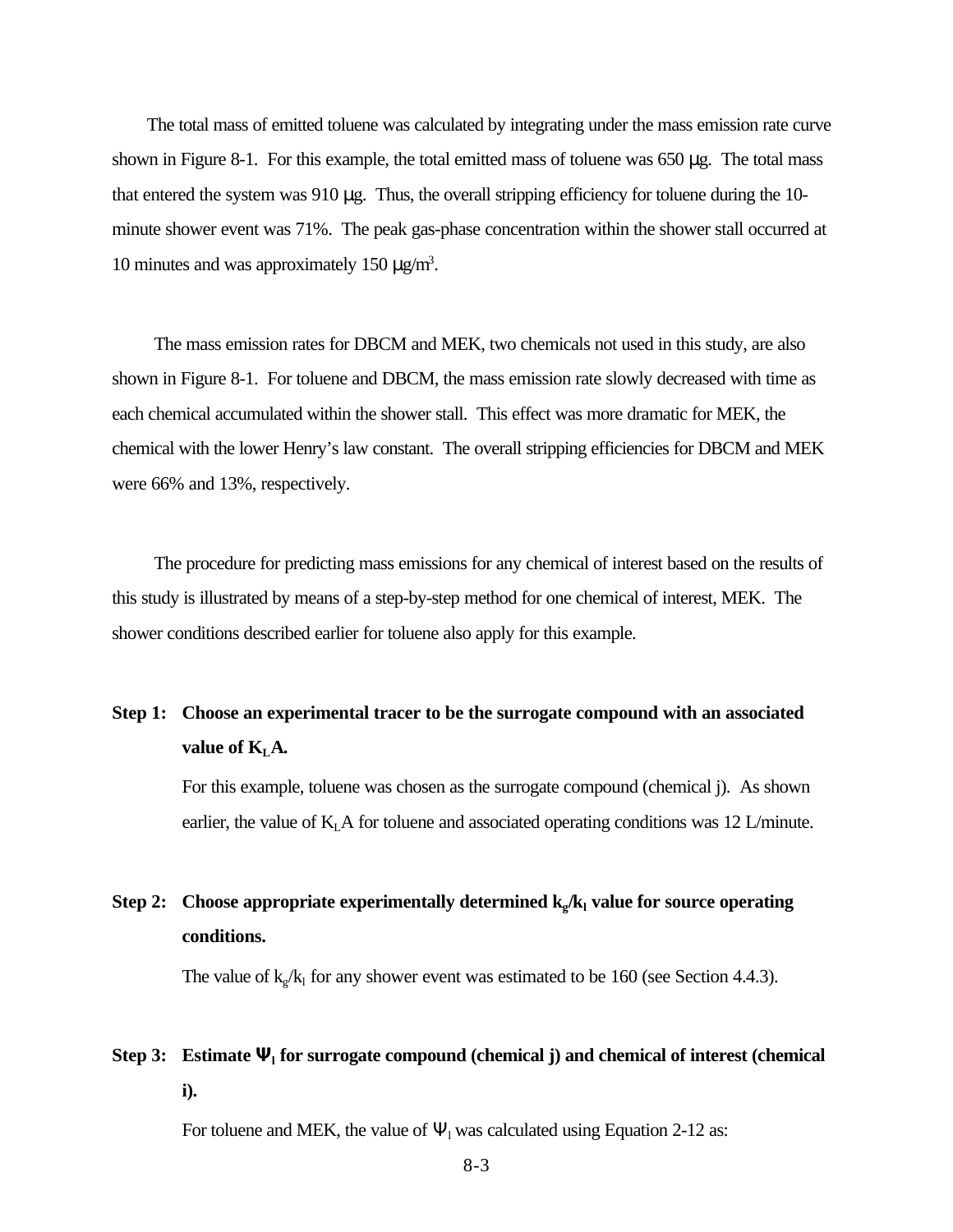$$
\Psi_{1} = \left(\frac{D_{1,\text{ MEK}}}{D_{1,\text{toluene}}}\right)^{\frac{2}{3}} = 1.1
$$

# **Step 4: Estimate Yg for surrogate compound (chemical j) and chemical of interest (chemical i).**

For toluene and MEK, the value of  $\Psi_{g}$  was calculated using Equation 2-13 as:

$$
\Psi_{\rm g}=\left(\frac{D_{\rm g,\,MEK}}{D_{\rm g,\,toluene}}\right)^{\!\!\!\frac{2}{3}}=~1.1
$$

# **Step 5: Estimate**  $\mathbf{Y}_m$  **for surrogate compound (chemical j) and chemical of interest (chemical i).**

Ψm was calculated using Equation 2-15 with values from Steps 2 through 4 and Henry's law constants for each chemical listed in Table 8-1. The values of Henry's law constant for each chemical were adjusted for a temperature of 35°C using correlations developed by Ashworth et al. (1988).

$$
\Psi_{\rm m} = \Psi_{\rm l} \Psi_{\rm g} \left\{ \frac{\rm H_{\rm cl}}{\rm H_{\rm ej}} \right\} \left\{ \frac{1 + \left[ \frac{\rm k_{\rm gj}}{\rm k_{\rm l}} \right] \rm H_{\rm cl}}{\Psi_{\rm l} + \Psi_{\rm g} \rm H_{\rm cl} \left[ \frac{\rm k_{\rm gj}}{\rm k_{\rm l} \overline{\rm l}} \right]} \right\}
$$

$$
\Psi_{\rm m} = (1.1) \cdot (1.1) \cdot \left\{ \frac{0.0033}{0.37} \right\} \cdot \left\{ \frac{1 + 160 \cdot 0.37}{1.1 + 1.1 \cdot 0.0033 \cdot 160} \right\} = 0.38.
$$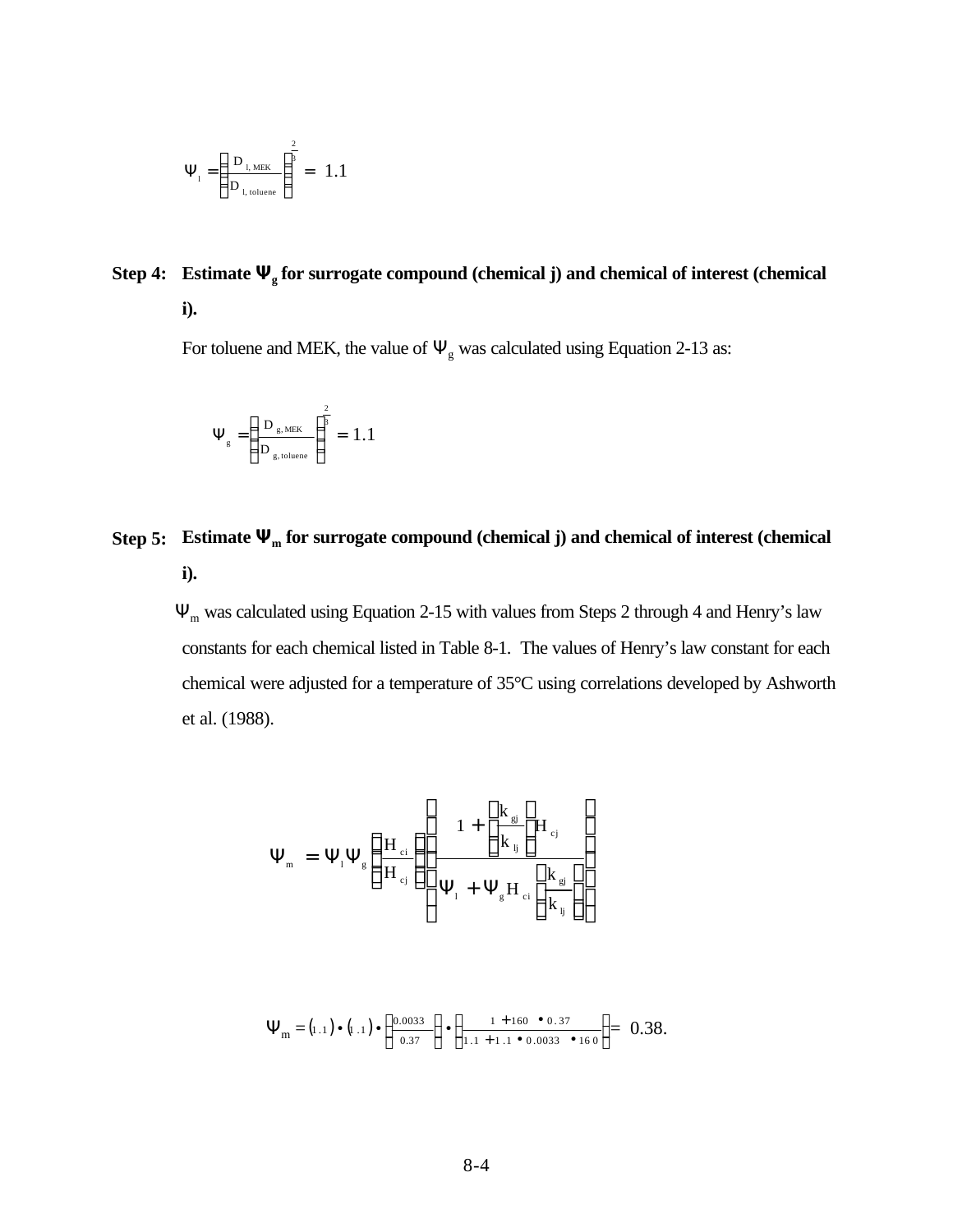## **Step 6: Calculate KLA for chemical of interest.**

The value of  $K<sub>L</sub>A$  for MEK may be estimated using:

 $K_L A_{MEK} = \Psi_m \bullet K_L A_{toluene} = 0.38 \bullet 12$  L/minute = 4.5 L/minute.

## **Step 7: Predict liquid- and gas-phase concentrations as a function of time.**

Applying a value of  $K<sub>L</sub>A$  of 4.5 L/minute to Equations 2-28 and 2-30 enables prediction of liquid- and gas-phase concentrations, respectively, of MEK. At 10 minutes, the gas-phase concentration in the shower stall is the following:

$$
C_{g,10min} = \frac{B}{D} + \left(C_{g,0} - \frac{B}{D}\right) exp(-Dt)
$$

$$
C_{\text{g,10 min}} = \frac{2.0 \times 10^{-5} \text{ mg/(min} \cdot \text{L})}{0.83 / \text{min}} + \left(0 - \frac{2.0 \times 10^{-5} \text{ mg/(min} \cdot \text{L})}{0.83 / \text{min}}\right) \exp(-0.83 / \text{min} \cdot 10 \text{ min}) = 2.4 \times 10^{-5} \text{ mg/L}
$$

where

$$
B = \frac{\left(Q_1C_{1,in}\left(1 - \exp\left(-\frac{K_LA}{Q_1}\right)\right) + Q_gC_{g,in}\right)}{V_g}
$$

9.1 L/min • 0.01 mg/L • 
$$
\left(1 - \exp\left(-\frac{4.5 \text{ L/min}}{9.1 \text{ L/min}}\right)\right) + 379 \text{ L/min} \cdot 0 \text{ mg/L}
$$
  
= 2.0×10<sup>-5</sup> mg/(min • L)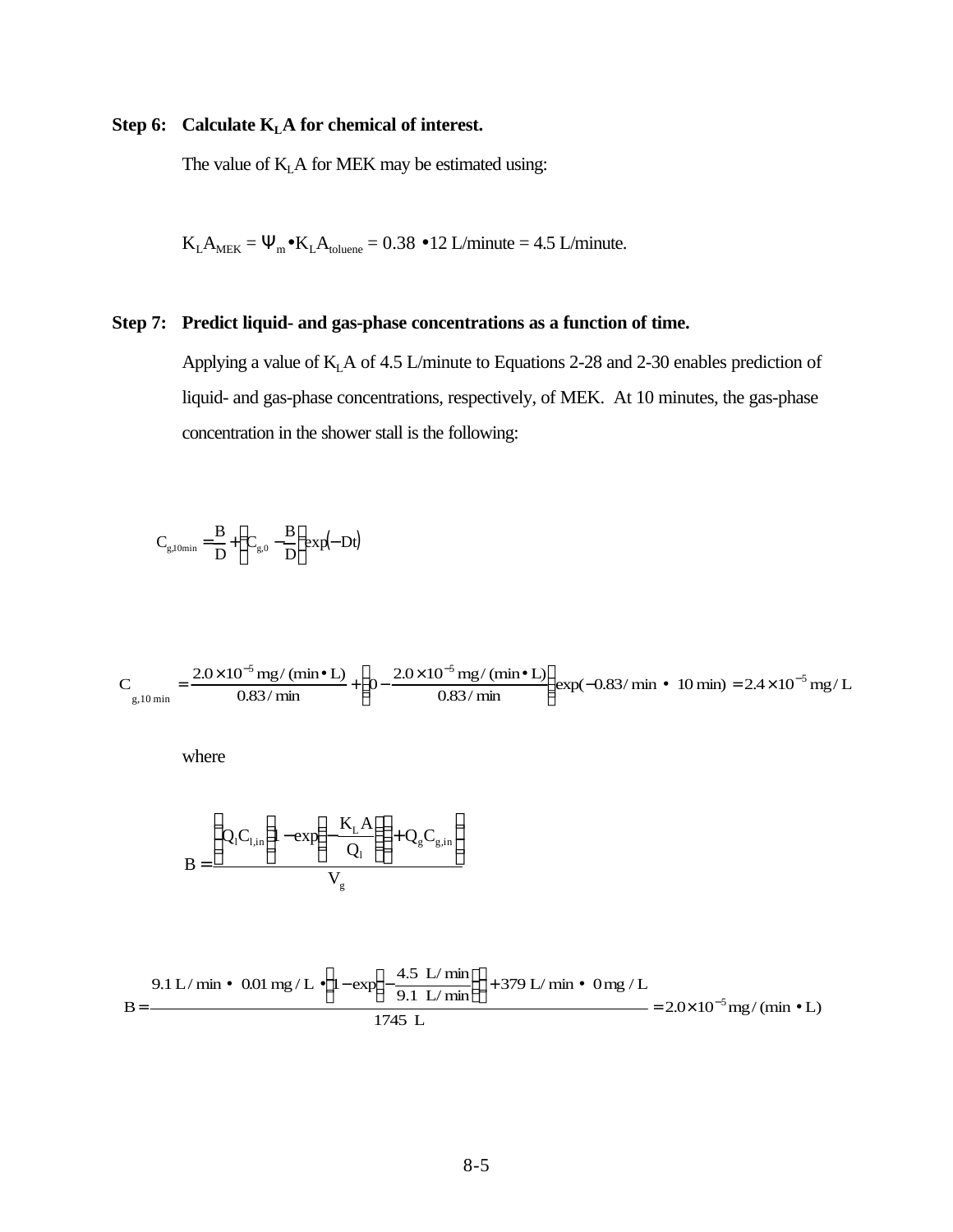$$
D = \frac{\left(\left(\frac{Q_{1}}{H_{c}}\right)\left(1 - \exp\left(-\frac{K_{L}A}{Q_{1}}\right)\right) + Q_{g}}{V_{g}}
$$

$$
D = \frac{\left( \left( \frac{9.1 \text{ L} / \text{min}}{0.0033} \right) \left( 1 - \exp\left( -\frac{4.5 \text{ L} / \text{min}}{9.1 \text{ L} / \text{min}} \right) \right) + 379 \text{ L} / \text{min} \right)}{1745 \text{ L}} = 0.83 \text{min}^{-1}
$$

The resulting liquid-phase concentration at the shower drain at 10 minutes is as follows:

$$
C_{1,out} = C_{1,in} exp\left(-\frac{K_{L}A}{Q_{l}}\right) + \left(\frac{C_{g}}{H_{c}}\right)1 - exp\left(-\frac{K_{L}A}{Q_{l}}\right)
$$

$$
C_{1, out} = 0.01 mg/L \bullet exp\left(-\frac{4.5 L/min}{9.1 L/min}\right) + \left(\frac{2.4 \times 10^{-5} mg/L}{0.0033}\right) \left(1 - exp\left(-\frac{4.5 L/min}{9.1 L/min}\right)\right) = 0.0090 mg/L
$$

### **Step 8: Calculate mass emission rate as a function of time.**

The mass emission rate for MEK at 10 minutes is calculated using Equation 2-32:

 $E_{10min} = Q_1(C_{1,in}! C_{1,out,10min}) = 9.1$  L/minute • (0.01 mg/L – 0.0090 mg/L) = 0.0091 mg/min.

The resulting mass emission rate as a function of time is shown in Figure 8-1. The lower value of  $K<sub>L</sub>A$  for MEK resulted in a significantly lower mass emission rate. The same eight-step procedure was applied for toluene and DBCM, which resulted in a  $K<sub>L</sub>A$  value of 12 L/minute for DBCM. The mass emission rate for DBCM is slightly lower than the rate for toluene in that DBCM has a lower Henry's law constant than toluene.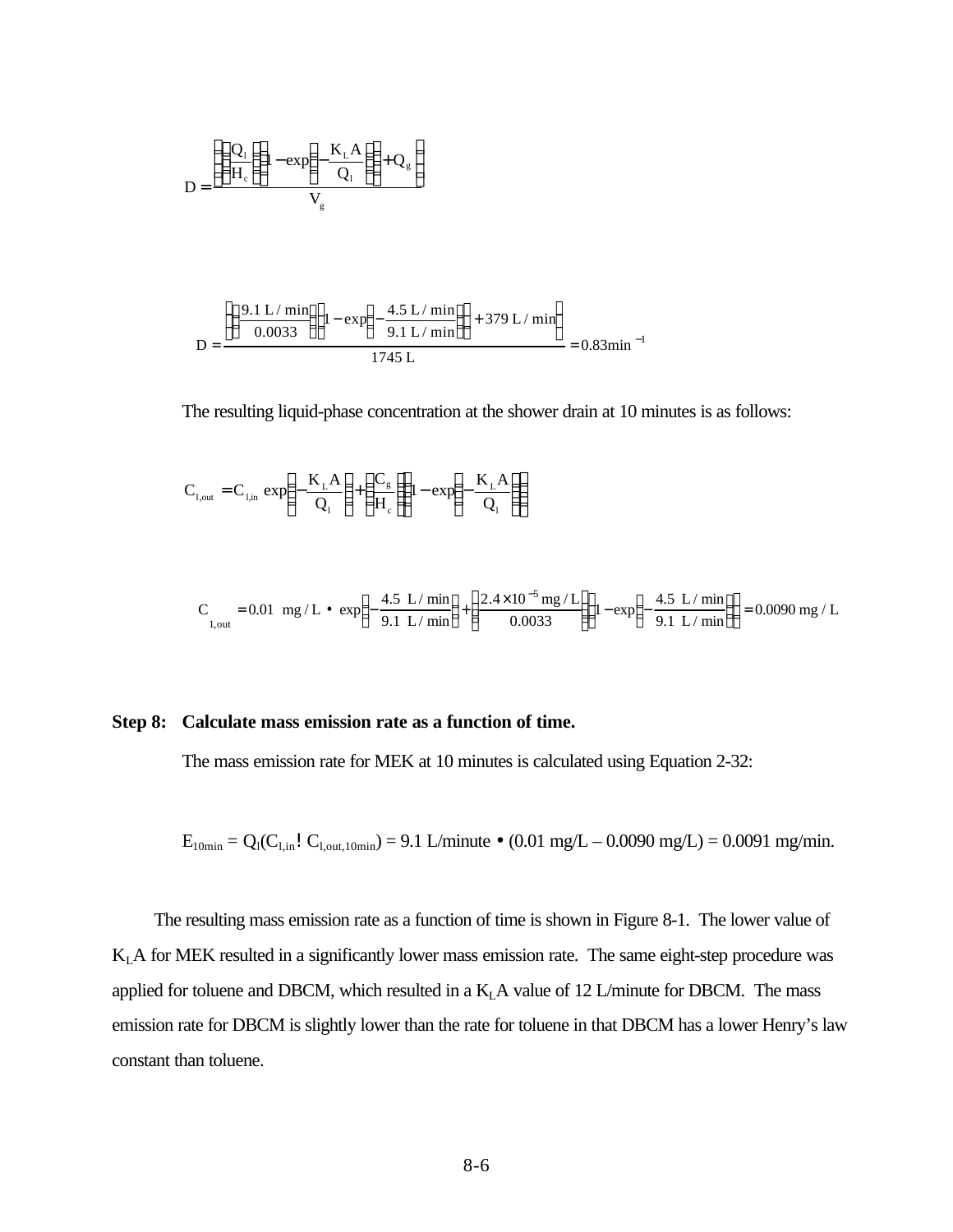In previous modeling exercises, it has been assumed that the overall mass transfer coefficients between two chemicals may be solely related by  $\Psi_1 = K_{Li}/K_{Lj}$ . This relationship requires only knowledge of liquid molecular diffusion coefficients for each compound in accordance with Equation 2.12, and is valid when gas-phase resistance to mass transfer is negligible for each compound. As discussed previously, an assumption that gas-phase resistance is negligible is often reasonable only when both compounds are highly volatile (e.g., cyclohexane and radon). Equation 2.15, used to predict  $\Psi_{m}$ , incorporates a chemical's liquid- and gas-phase resistance to mass transfer and will converge to  $\Psi_1$  as  $k_g/k_l$  and/or  $H_c$  for both i and j become relatively large. Thus,  $\Psi_m$  is a more appropriate value to predict values of  $K<sub>L</sub>$  A for chemicals of wide-ranging volatility.

However, in the case of showers, the value of  $k_g/k_i$  is sufficiently large that the value of  $K_L A$  for even chemicals as low in volatility as MEK may be estimated using  $\Psi$ <sub>1</sub>. As a result, the more important variable to predict is the chemical's Henry's law constant, which affects the concentration driving force for mass transfer (Equation 2.28) and hence mass emission rates. For this example, the emitted mass of DBCM was approximately 600 μg, and the emitted mass of MEK was approximately 120 μg.

#### **8.2. DISHWASHER MODEL APPLICATION**

Mass balance Equations 2-23 and 2-24 may be used to predict chemical emissions during a dishwasher event of single or multiple cycles, that is, number of separate fills during operation. For this example, the following dishwasher event was assumed: a prerinse cycle of 3.5 minutes, a wash cycle of 10 minutes, and two rinse cycles of 6 and 14 minutes, respectively. Each cycle was followed by a 2 minute drain period. The cycle order and times were based on those for the experiment dishwasher. Other specific operating conditions included a water temperature of 55°C and a liquid fill volume of 7.4 L resulting in a headspace volume of 181 L. Based on experiment results, the headspace ventilation rate was assumed to be 5.7 L/minute. The value of  $K<sub>L</sub>A$  for toluene (used in Equations 2-23 and 2-24 to predict liquid and gas-phase concentrations associated with these operating conditions) was assumed to be 35 L/minute (average of  $K<sub>L</sub>A$  values determined for Experiments 5 through 8 replicate in Table 5-5) for all cycles. Because of the relatively small difference in values of  $K<sub>L</sub>A$  between experiments of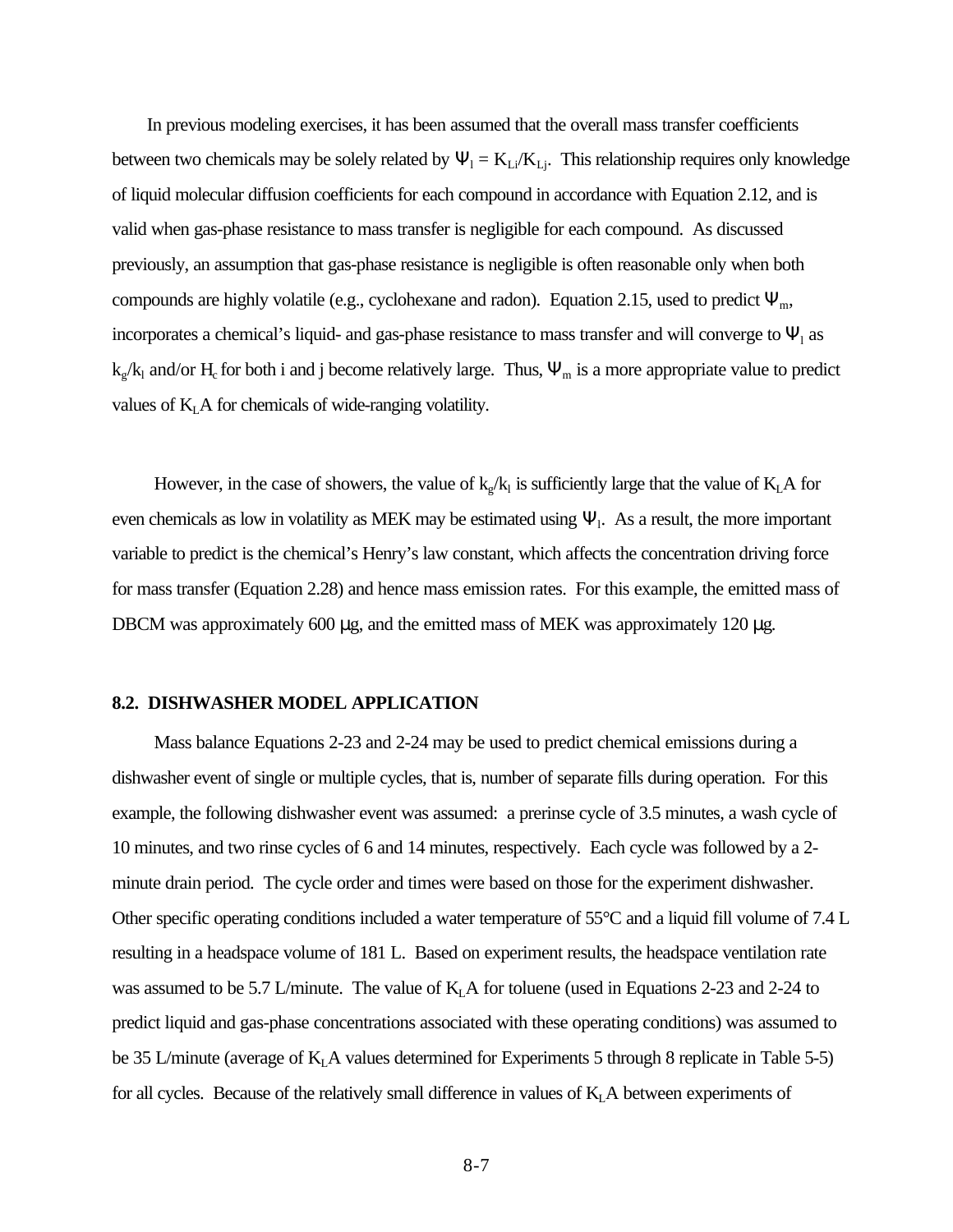different operating conditions (wash versus rinse), the value of K<sub>L</sub>A chosen for toluene represented the average of all dishwasher results for heated water experiments (see Section 5.4.3).

The mass emission rate for toluene was predicted using the following steps:

## **Step 1: Predict liquid- and gas-phase concentrations as a function of time.**

The liquid-phase concentration in the dishwasher water after 3.5 minutes of operation for the first cycle (prerinse cycle) is predicted using Equation 2-23:

$$
C_1 = C_{1,0} \left[ exp\left(-\frac{D}{2}t \right) cosh\left(\left(\sqrt{\frac{D^2}{4} - E}\right)\right) \right] + \left(\frac{BF}{Z} + \frac{EC_{1,0}}{Z} - \frac{DC_{1,0}}{2}\right) \frac{1}{\sqrt{\frac{D^2}{4} - E}} exp\left(-\frac{D}{2}t \right) sinh\left(\left(\sqrt{\frac{D^2}{4} - E}\right)t\right)
$$

$$
C_{1} = 0.01 \text{ mg/L} \left[ \exp \left( -\frac{5.0/\text{min}}{2} 3.5 \text{min} \right) \cosh \left( \left( \sqrt{\frac{(5.0/\text{min})^{2}}{4} - 0.15 / \text{min}} \right) 3.5 \text{min} \right) \right]
$$

$$
+\left(\frac{7.5/{\rm min}\bullet 1.9{\rm x}10^{-3}{\rm mg}/(L/{\rm min})}{4.7/{\rm min}}+\frac{0.15/{\rm min}\bullet 0.01{\rm mg}/L}{4.7/{\rm min}}-\frac{5.0/{\rm min}\bullet 0.01{\rm mg}/L}{2}\right)
$$

$$
\left(\sqrt{\frac{5.0 \text{ / min }^{2}}{4} - 0.15 \text{ / min}} - \frac{1}{4} \exp\left(-\frac{5.0 \text{ / min}}{2} - 3.5 \text{ min}\right) \sinh\left(\left(\sqrt{\frac{(5.0 \text{ / min})}{4} - 0.15 \text{ / min}}\right)\right) 5.5 \text{ min}\right)\right)
$$

 $= 5.6 \times 10^{4}$  mg/L.

where

 $\overline{a}$ 

 $D = Z + Y = 4.7 /min + 0.34 /min = 5.0 /min$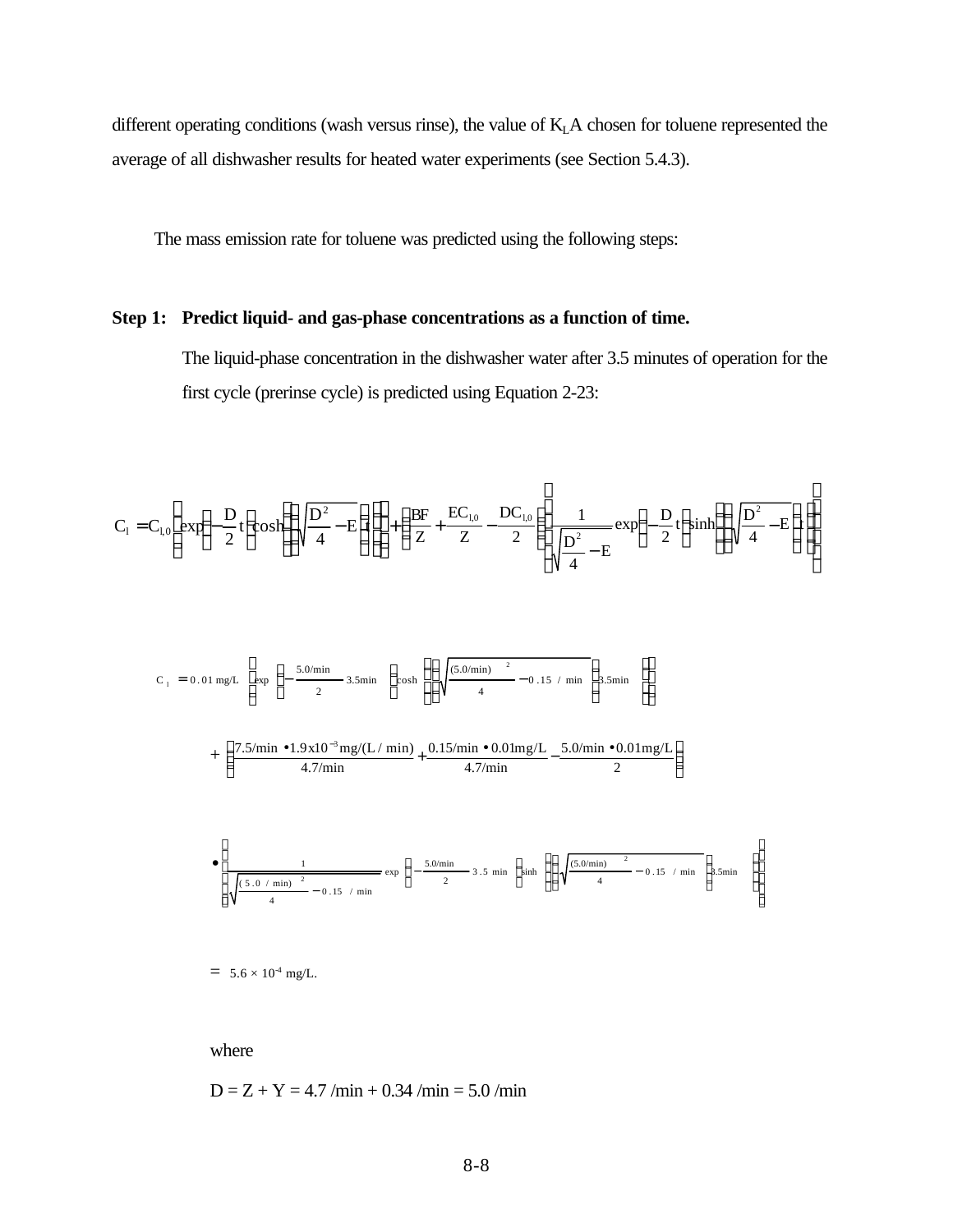$$
Z = \frac{K_{\perp}A}{V_1} = \frac{35L/\text{ min}}{7.4L} = 4.7/\text{min}
$$
  
\n
$$
Y = \frac{Q_{\text{g}}}{V_{\text{g}}} + \frac{K_{\perp}A}{V_{\text{g}}H_{\text{c}}} = \frac{5.7L/\text{ min}}{181L} + \frac{35L/\text{ min}}{181L \cdot 0.63} = 0.34/\text{min}
$$
  
\n
$$
E = ZY - BX = 4.7/\text{min} \cdot 0.34/\text{min} - 7.5/\text{min} \cdot 0.19/\text{min} = 0.15/\text{min}
$$
  
\n
$$
B = \frac{K_{\perp}A}{V_{\text{1}}H_{\text{c}}} = \frac{35L/\text{min}}{7.4L \cdot 0.63} = 7.5/\text{min}
$$
  
\n
$$
X = \frac{K_{\perp}A}{V_{\text{g}}} = \frac{35L/\text{min}}{181L} = 0.19/\text{min}
$$
  
\n
$$
F = ZC_{\text{g},0} + XC_{1,0} = 4.7/\text{min} \cdot 0 + 0.19/\text{min} \cdot 0.01 \text{ mg/L} = 0.0019 \text{ mg/(L} \cdot \text{min})
$$

The gas-phase concentration at the end of the first cycle is calculated using Equation 2-24:

$$
C_{g} = C_{g,0} \exp\left(-\frac{D}{2}t\right) \cosh\left(\left(\sqrt{\frac{D^{2}-E}{4}}-E\right)\right) + \left(F - \frac{DC_{g,0}}{2}\right) \frac{1}{\sqrt{\frac{D^{2}-E}{4}}-E} \exp\left(-\frac{D}{2}t\right) \sinh\left(\left(\sqrt{\frac{D^{2}-E}{4}}-E\right)\right)\right)
$$
  

$$
C_{g} = \text{Omg}/\text{Lexp}\left(-\frac{5.1/\text{min}}{2} - 3.5\text{min}\right) \cosh\left(\left(\sqrt{\frac{(5.1/\text{min})^{2}-0.15}{4}}-0.15\right) 3.5\text{min}\right)
$$
  

$$
+ \left(1.9 \times 10^{-3} \text{ mg}/\text{L} \cdot \text{min} - \frac{5.1/\text{min} \cdot \text{Omg}/\text{L}}{2}\right) \frac{1}{\sqrt{\frac{(5.1/\text{min})^{2}-0.15}{4}} \exp\left(-\frac{5.1}{2}3.5\text{min}\right) \sinh\left(\left(\sqrt{\frac{(5.1/\text{min})^{2}-0.15}{4}}-0.15/\text{min}\right) 3.5\text{min}\right)
$$
  

$$
= 3.5 \times 10^{4} \text{ mg/L}.
$$

## **Step 2: Calculate the mass emission rate as a function of time.**

Using Equation 2-31, the mass emission rate at the end of the first cycle is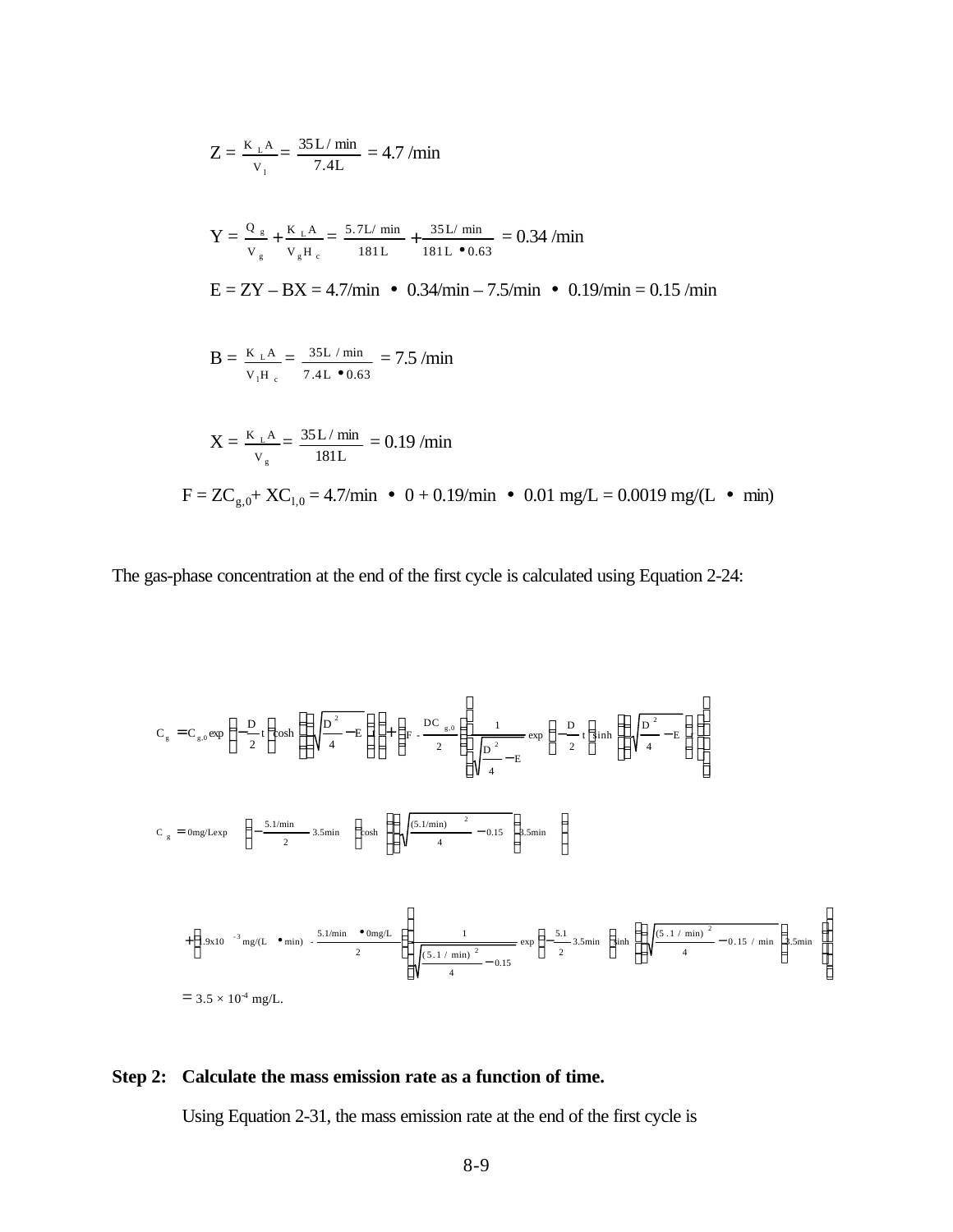$E = Q_g C_{g,3.5\text{min}} = 5.7$  L/minute • 3.5  $\times$  10<sup>-4</sup> mg/L = 0.0020 mg/min.

### **Step 3: Predict ventilation decay rate during drain period.**

Between each cycle was a drain period, where water used during the cycle was pumped from the machine. During the drain period, the gas phase was modeled using the following equation with a ventilation rate of 5.7 L/minute:

$$
C_g = C_{g,0} \exp\left(-\frac{Q_g}{V_g}t\right) \tag{8-1}
$$

where

- $C_g$  = headspace concentration (M/L<sup>3</sup>)
- $C_{g,0}$  = headspace concentration at end of cycle (M/L<sup>3</sup>)

 $Q_g$  = machine ventilation rate (L<sup>3</sup>/T)

 $V_g$  = machine headspace volume (L<sup>3</sup>)

$$
t = \text{time (T)}.
$$

The concentration of toluene in the dishwasher headspace at the end of the 2 minute drain period is:

Cg = 
$$
3.5 \times 10 - 4mg / L \cdot exp \left(-\frac{5.7 L / min}{181 L} \cdot 2min\right) = 3.3 \times 10 - 4mg / L.
$$

### **Step 4: Repeat Steps 1 to 3 for number of dishwasher cycles.**

Each cycle was modeled separately with an inlet liquid-phase concentration of 10 μg/L. However, the gas-phase concentration of each cycle was dependent on that of the previous cycle; that is, the initial gas-phase concentration for each cycle  $(C_{g,0})$  was equal to the final gasphase concentration of the previous drain cycle.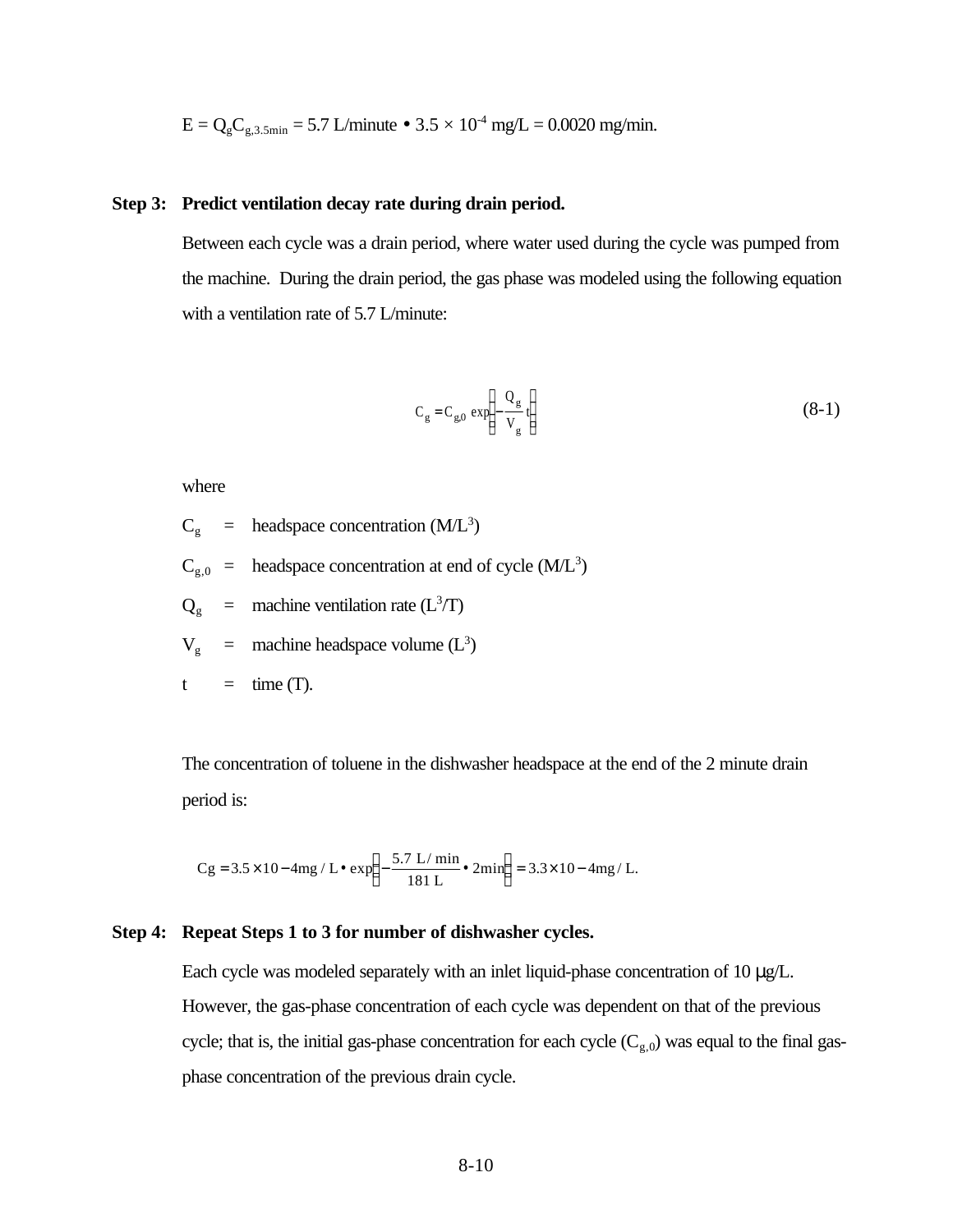The total mass of emitted toluene was calculated by integrating under the mass emission rate curve shown in Figure 8-2. For this example, the total mass of toluene emitted over the entire cycle was predicted to be 157 μg. It should be noted that an additional 117 μg of residual toluene was retained in the dishwasher headspace at the end of the final rinse cycle. This residual would be released as a "puff" if the dishwasher were opened soon after the final cycle. This more concentrated release might contribute a greater exposure route than corresponding emissions during the actual dishwasher operation. The stripping efficiency for toluene over all dishwasher cycles was 93%.

By means of the first six steps outlined in Section 8.1, values of  $K<sub>L</sub>A$  for DBCM and MEK were estimated. Although values of  $K<sub>L</sub>A$  were less important for this source because of equilibrium limitations, a value of  $K<sub>L</sub>A$  for each chemical was needed to properly use the mass balance model. As discussed in Section 5.4.4, a value of  $k_g/k_l$  for dishwashers was not determined. Thus, to predict a value of  $K_L A$  for a chemical of interest, a  $k_g/k_l$  ratio had to be assumed. Given the hydrodynamic similarity between dishwashers and showers, the  $k_g / k_l$  value of 160 determined for showers was used. The value of  $K_L A$ estimated for DBCM was 37 L/minute, resulting in an **Figure 8-2. Mass emission rates for three**



**chemicals for example dishwasher event.**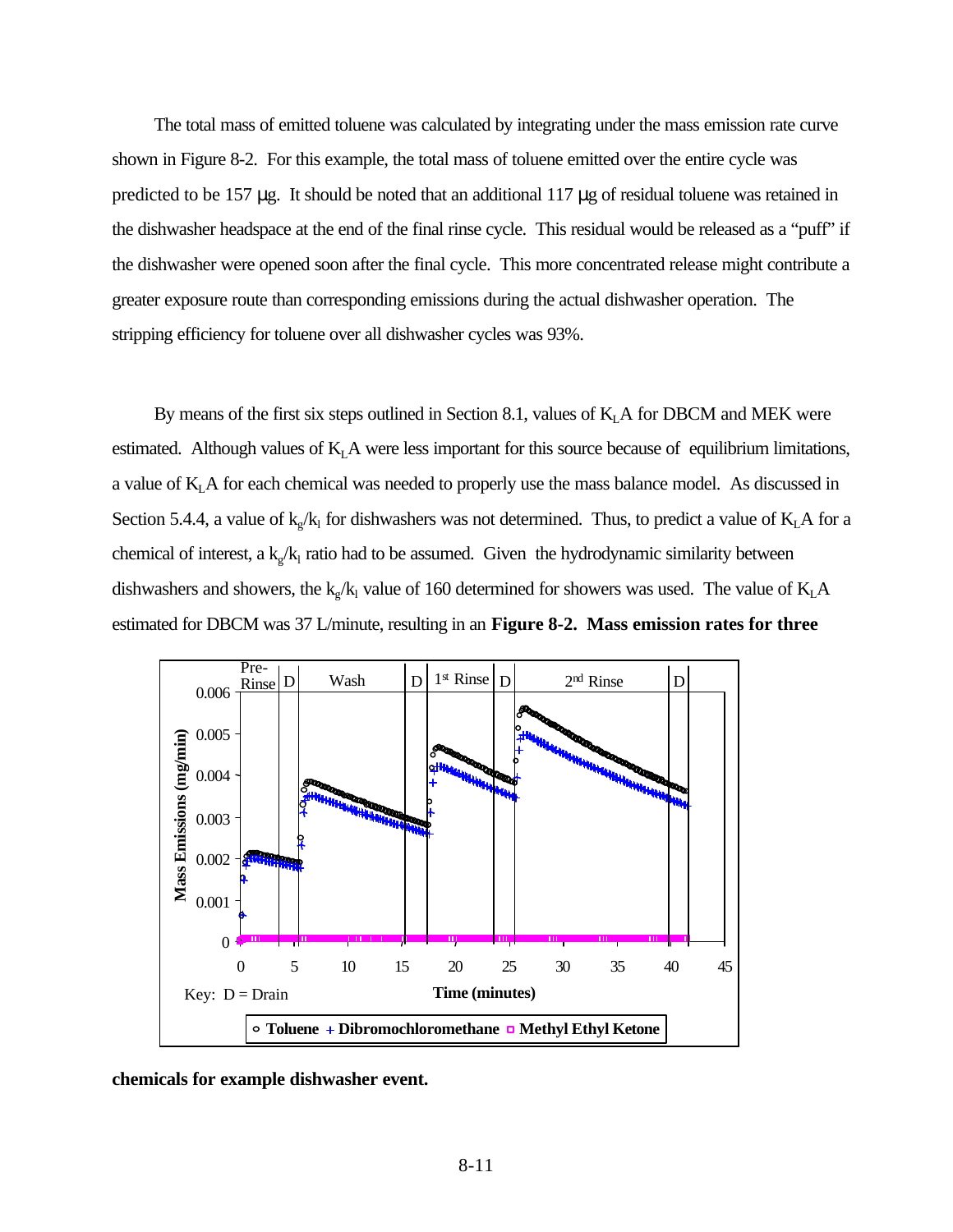overall emitted mass of 143 μg, and stripping efficiency of 84%. As for toluene, a potential puff release mass was calculated for DBCM to be 107  $\mu$ g. The value of  $K<sub>L</sub>A$  for MEK for this example was estimated to be 5.7 L/minute, resulting in a total mass emitted of 2.5 μg, a puff release of 1.9 μg, and a stripping efficiency of 1.5%. Using the identical operating conditions listed for toluene and an inlet concentration of 10 μg/L yielded mass emission rates for each chemical as presented in Figure 8-2. Again, the lower values of  $K<sub>L</sub>A$  and Henry's law constant for MEK resulted in a significantly lower mass emission rate. To better see the shape of MEK emissions over time, the ordinate of Figure 8-2 was magnified as shown in Figure 8-3.

The general shape of the mass emission rate curve reflected the approach to a dynamic equilibrium condition for each chemical. Although DBCM had a slightly greater value of  $K<sub>L</sub>A$  than toluene, the mass emission rate for DBCM was lower because of equilibrium limitations in the headspace. Thus, for equilibrium-limited cases, the value of  $K<sub>L</sub>A$  for a given chemical merely indicates how rapidly equilibrium will be achieved within the headspace. As a result of the insignificance of  $K<sub>L</sub>A$ , more emphasis is placed



on the accuracy of a chemical's Henry's law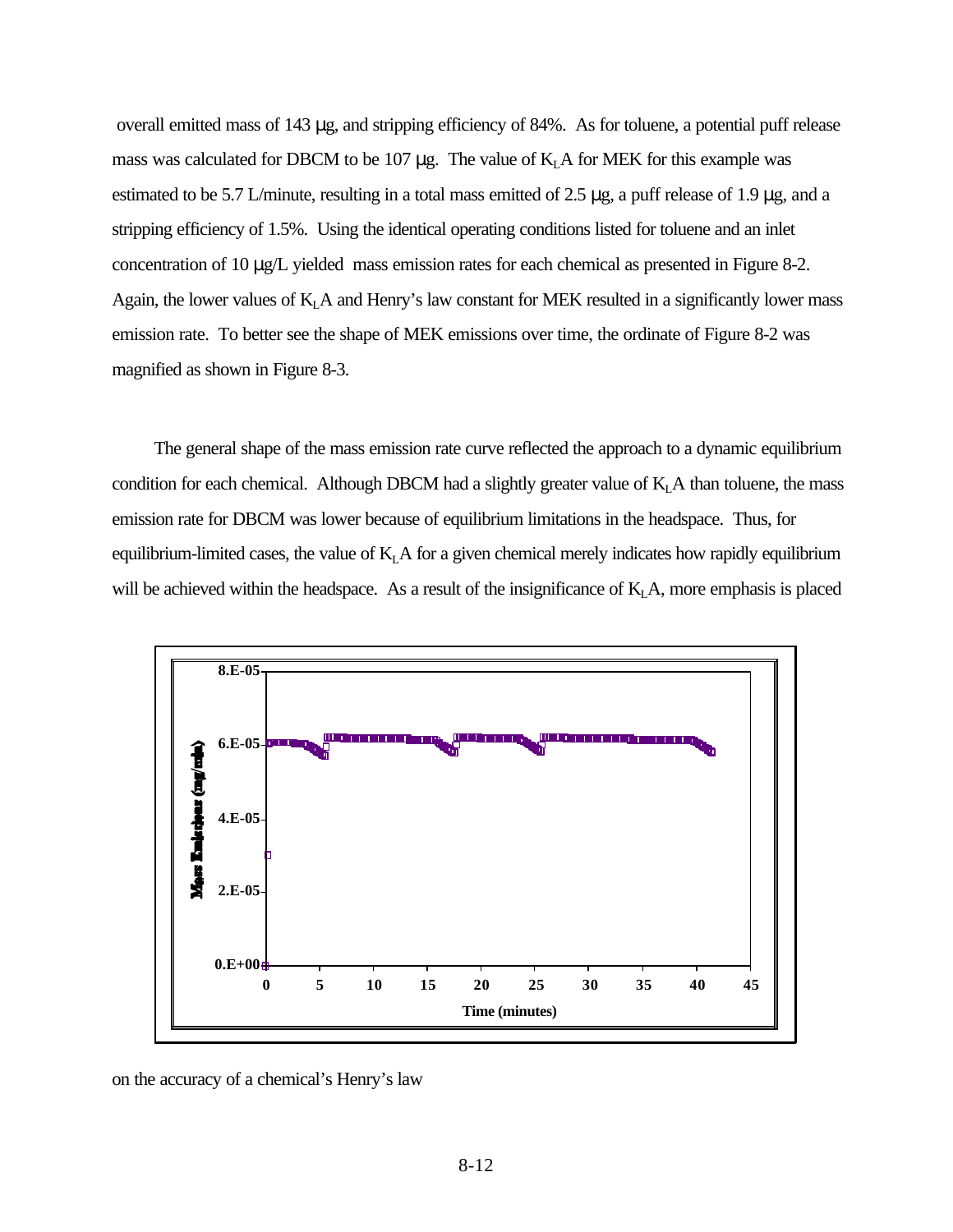#### **Figure 8-3. Amplification of Figure 8-2 to show MEK mass emission rate.**

constant. Currently, there is a lack of information regarding Henry's law constants for potential drinking water contaminants, especially at higher temperatures.

#### **8.3. WASHING MACHINE MODEL APPLICATION**

Different mass balance equations were used to predict emissions from each washing machine cycle. Mass balance Equations 3-8 and 3-9 were used to predict chemical concentrations during the fill cycle of a washing machine event. Mass balance Equations 2-23 and 2-24 were used to predict chemical concentrations during the wash and rinse cycles of a washing machine event. Similar to dishwashers, each cycle was modeled separately, with the initial conditions reflecting previous cycles. For example, the initial liquid- and gas-phase concentrations for the wash cycle were equal to the final liquid- and gasphase concentrations, respectively, for the first fill cycle. Both fill cycles had an identical inlet chemical liquid-phase concentration of 10 μg/L. As for dishwashers, the headspace concentration during the drain/spin period for a washing machine was modeled using Equation 8-1 and the emission rate was calculated using Equation 2-31.

For this example, a washing machine event was assumed to consist of a 3.3-minute fill cycle at a flowrate of 13.8 L/minute ( $\approx$  46 L total liquid volume), a 10-minute wash cycle, a 4-minute drain and spin cycle, another 3.3-minute fill cycle also at a flowrate of 13.8 L/minute, a 4-minute rinse cycle, and finally a 6-minute drain and spin cycle. Other specific operating conditions for this example were a water temperature of 21°C, and ventilation rates of 55 L/minute for the fill cycle, and 53 L/minute for the remaining cycles. With a fill volume of 46 L and an approximate equivalent clothing volume of 11 L, the headspace volume was 92 L.

To predict mass emissions associated with the example operating conditions, a value of  $K<sub>L</sub>A$  for toluene was chosen for each cycle. An "average" value of  $K<sub>L</sub>A$  was not used for all cycles because of the significant effects of operating conditions on  $K<sub>L</sub>A$  observed for washing machine experiments. Values

8-13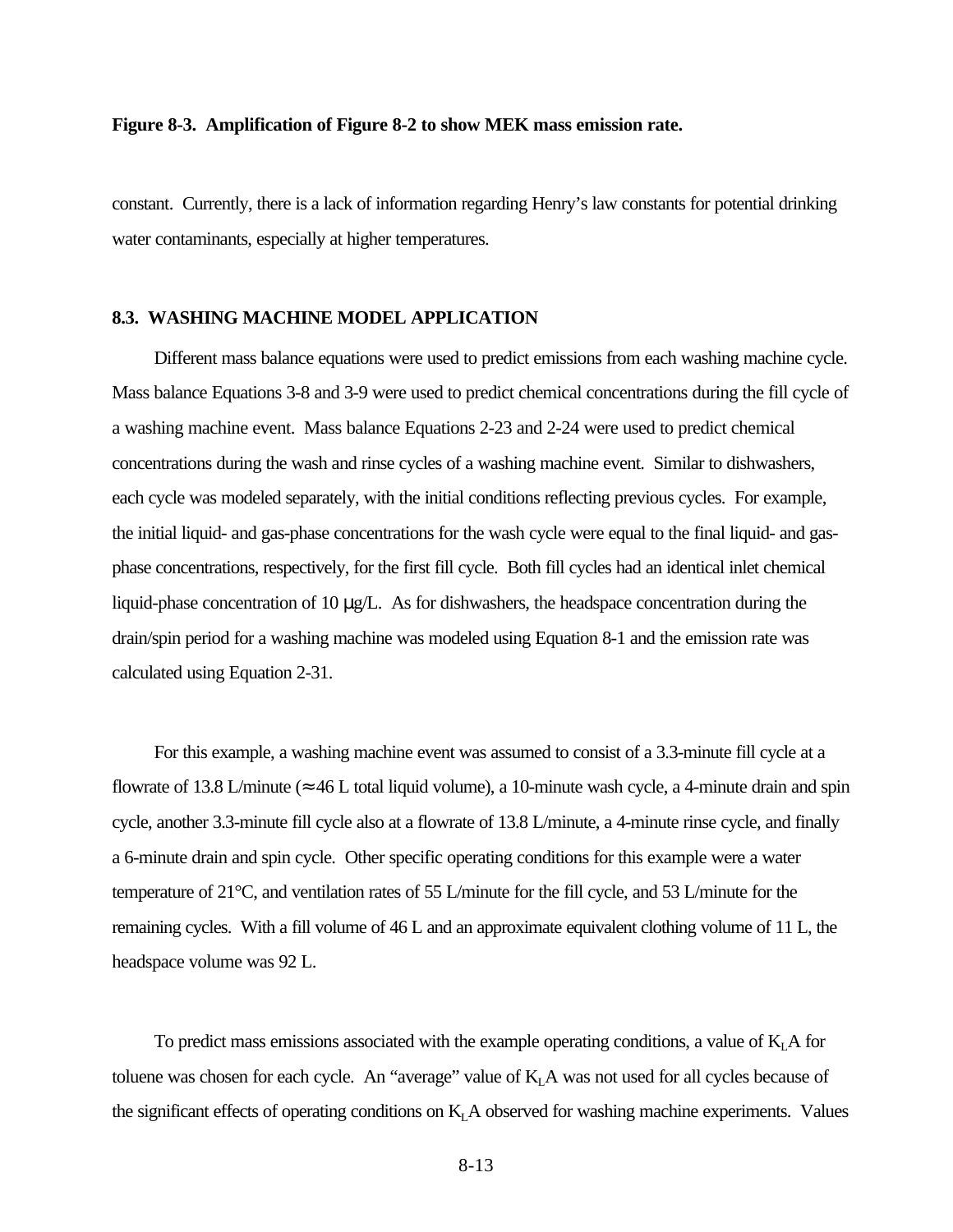of KLA for toluene were as follows: 2.9 L/minute for both fill cycles, 0.58 L/minute for the wash cycle, and 0.84 L/minute for the rinse cycle. On the basis of these values of  $K<sub>L</sub>A$  and an inlet concentration of 10 μg/L, the mass emission rate was calculated using the following steps:

#### **Step 1: Predict liquid- and gas-phase concentrations as a function of time for fill cycle.**

A second-order Runge-Kutta solution technique was used to determine the liquid- and gasphase concentrations during filling. The applicable general second-order solution technique is:

$$
x^{n+1} = x^n + \frac{\Delta t}{2} \{ f(t^n, x^n) + f(t^n + \Delta t, x^n + f(t^n, x^n) ) \}
$$
\n(8-2)

Applying this method to Equations 2-25 and 2-26 and using 1-second time steps enabled prediction of the liquid- and gas-phase concentrations at each time step, respectively. The liquid-phase concentration in the washing machine water after filling for 3.3 minutes follows:

Find first-order solution:

$$
x^{n+1} = \left[ \frac{Q_1 C_{1,in}}{V_1^{n}} - \frac{Q_1 C_1^{n}}{V_1^{n}} - \frac{K_L A C_1^{n}}{V_1^{n}} + \frac{K_L A C_g^{n}}{V_1^{n} H_c} \right] \bullet \Delta t + C_1^{n}
$$

$$
x^{n+1} = \left[ \frac{13.8 \text{ L/min} \cdot 0.01 \text{mg/L}}{45.8 \text{ L}} - \frac{13.8 \text{ L/min} \cdot 0.0084 \text{mg/L}}{45.8 \text{ L}} - \frac{2.9 \text{ L/min} \cdot 0.0084 \text{mg/L}}{45.8 \text{ L}} + \frac{2.9 \text{ L/min} \cdot 3.5 \times 10^{-4} \text{mg/L}}{45.8 \text{ L} \cdot 0.24} \right]
$$
  
•  $(1/60 \text{ min} + 0.0084 \text{ mg/L})$ 

Find  $f(t^n, x^n)$ :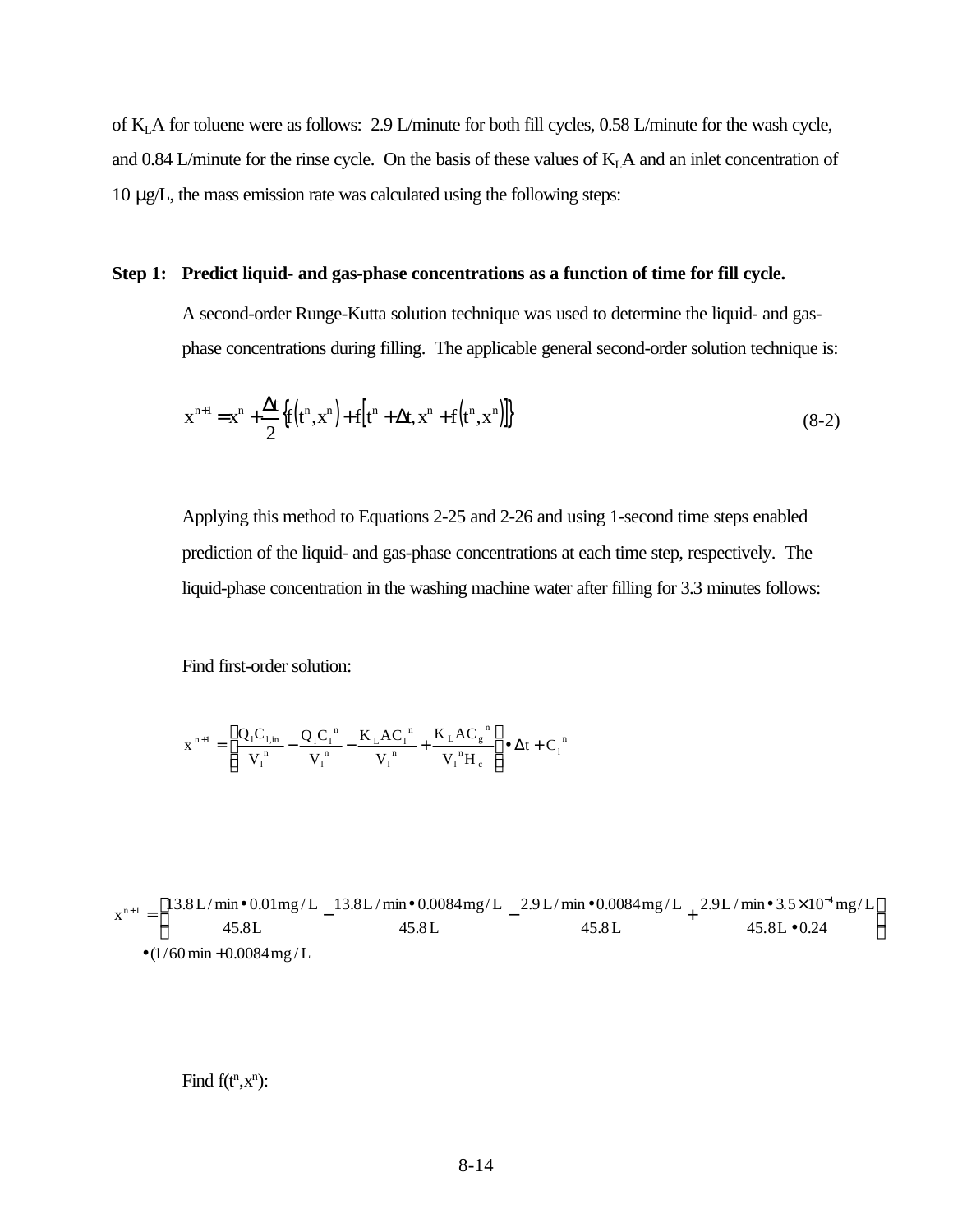$$
f(t^n, x^n) = \left[ \frac{Q_1 C_{1,in}}{V_1^{n}} - \frac{Q_1 C_1^{n}}{V_1^{n}} - \frac{K_L A C_1^{n}}{V_1^{n}} + \frac{K_L A C_g^{n}}{V_1^{n} H_c} \right]
$$

$$
f(t^{n}, x^{n}) = \frac{13.8 \text{ L} / \text{min} \cdot 0.01 \text{ mg} / \text{ L}}{45.8 \text{ L}} - \frac{13.8 \text{ L} / \text{min} \cdot 0.0084 \text{ mg} / \text{ L}}{45.8 \text{ L}}
$$

$$
-\frac{2.9 \text{ L} / \text{min} \cdot 0.0084 \text{ mg} / \text{ L}}{45.8 \text{ L}} + \frac{2.9 \text{ L} / \text{min} \cdot 3.4 \times 10^{-4} \text{ mg} / \text{ L}}{45.8 \text{ L} \cdot 0.24} = 3.0 \times 10^{-5} \text{ mg} / (\text{ L} \cdot \text{min})
$$

Find 
$$
f[t^n + \Delta t, x^n + \Delta t f(t^n, x^n)]
$$
:

$$
f(t^{n} + \Delta t, x^{n} + \Delta t f(t^{n}, x^{n})) = \left[ \frac{Q_{1}C_{1,in}}{V_{1}^{n+1}} - \frac{Q_{1}C_{1}^{n+1}}{V_{1}^{n+1}} - \frac{K_{L}AC_{1}^{n+1}}{V_{1}^{n+1}} + \frac{K_{L}AC_{g}^{n}}{V_{1}^{n+1}H_{c}} \right]
$$

$$
f(t^n + \Delta t, x^n + \Delta t f(t^n, x^n)) = \frac{13.8 L / \min \cdot 0.01 mg/L}{46 L} - \frac{13.8 L / \min \cdot 0.0084 mg/L}{46 L}
$$

$$
-\frac{2.9 \text{ L/min} \cdot 0.0084 \text{mg/L}}{46 \text{ L}} + \frac{2.9 \text{ L/min} \cdot 3.4 \times 10^{-4} \text{mg/L}}{46 \text{ L} \cdot 0.24} = 3.0 \times 10^{-5} \text{ mg/(L} \cdot \text{min)}
$$

Insert appropriate values into Equation 8-2:

$$
C_1^{n+1} = 0.0084 \text{ mg/L} + \frac{1/6.0 \text{ min}}{2} \cdot (3.1 \times 10^{-5} \text{ mg/L} \cdot \text{min} + 3.0 \times 10^{-5} \text{ mg/L} \cdot \text{min}) = 0.0084 \text{ mg/L}
$$

**Note**: The second-order solution is virtually equivalent to the first-order solution; thus, a fourth-order solution technique was not deemed necessary. Also, values used in this example were rounded. More exact values were used in spreadsheet calculations.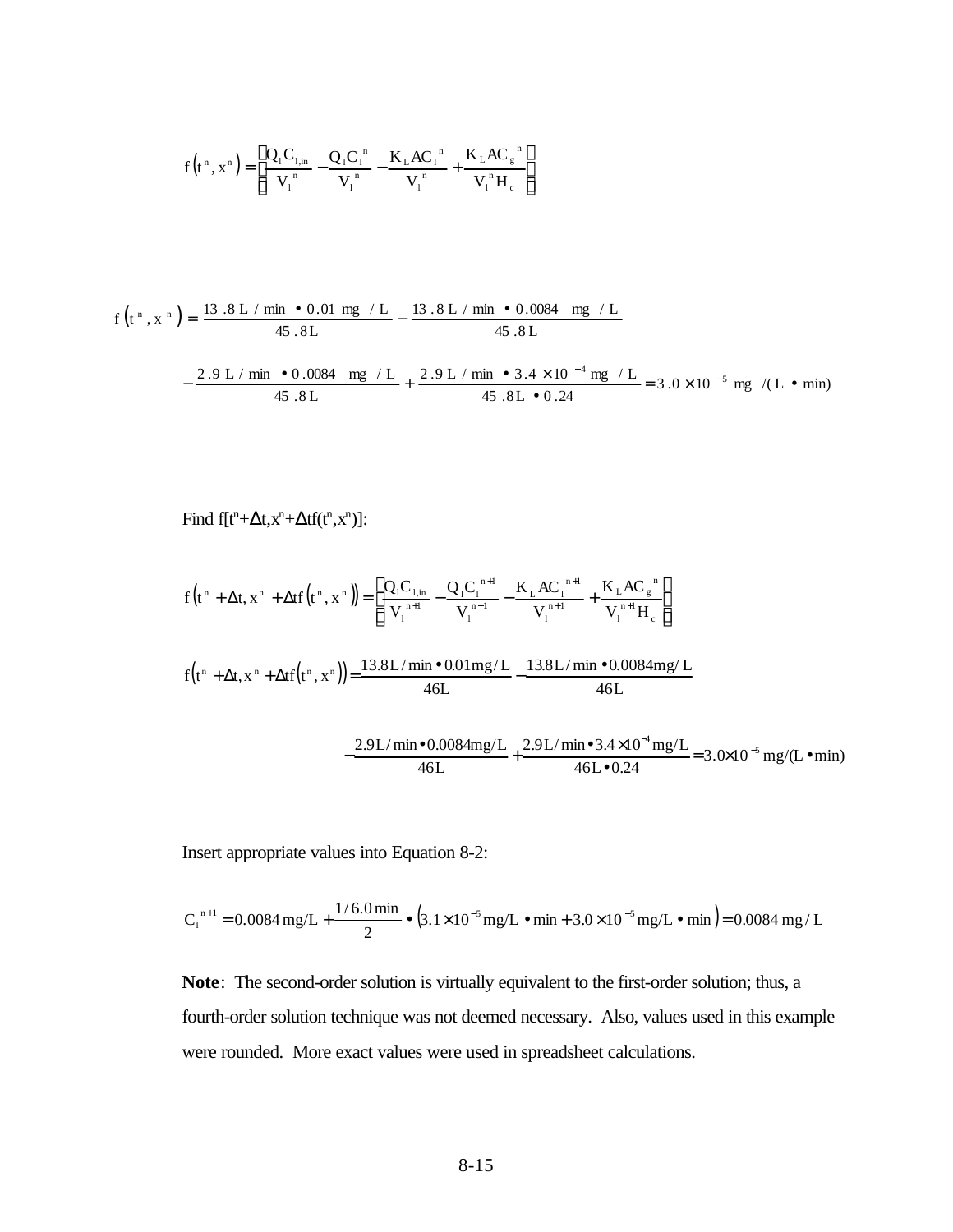Similarly, the gas-phase concentration in the washing machine headspace at the end of filling is calculated as follows:

Find first-order solution:

$$
C_g^{\;\;n+l} \!=\!\! \left[ \frac{-Q_g C_g^{\;\;n}}{\left(V_t-V_l^{\;\;n}\right)} \!\!+\! \frac{Q_l C_g^{\;\;n}}{\left(V_t-V_l^{\;\;n}\right)} \!\!+\! \frac{K_L A \, C_l^{\;\;n}}{\left(V_t-V_l^{\;\;n}\right)} \!\!-\! \frac{K_L A \, C_g^{\;\;n}}{\left(V_t-V_l^{\;\;n}\right) \! \!+ \! \!A_c}\right] \!\!\! \Delta t + C_g^{\;\;n}
$$

$$
C_{g}^{n+1} = \left[ \frac{-55L / \min \bullet 3.4 \times 10^{-4} \text{mg} / L}{(150L - 45.8L)} + \frac{13.8L / \min \bullet 3.4 \times 10^{-4} \text{mg} / L}{(150L - 45.8L)} + \frac{2.9L / \min \bullet 0.0084 \text{mg} / L}{(150L - 45.8L)} - \frac{2.9L / \min \bullet 3.4 \times 10^{-4} \text{mg} / L}{(150L - 45.8L) \bullet 0.24} \right]
$$
  
\n•  $(1/60 \text{ min}) + 3.4 \times 10^{-4} \text{ mg} / L = 3.5 \times 10^{-5} \text{ mg} / L$ 

Find  $f(t^n, x^n)$ :

$$
f(t^n, x^n) = \left[ \frac{-Q_g C_g^{n}}{(V_t - V_l^n)} + \frac{Q_l C_g^{n}}{(V_t - V_l^n)} + \frac{K_L A C_l^{n}}{(V_t - V_l^n)} - \frac{K_L A C_g^{n}}{(V_t - V_l^n)H_c} \right]
$$

$$
f(t^{n}, x^{n}) = \frac{-55L/\text{min} \cdot 3.4 \times 10^{-4} \text{mg/L}}{(150L - 45.8L)} + \frac{13.8L/\text{min} \cdot 3.4 \times 10^{-4} \text{mg/L}}{(150L - 45.8L)}
$$
  
+ 
$$
\frac{2.9 L/\text{min} \cdot 0.0084 \text{mg/L}}{(150 L - 45.8L)} - \frac{2.9 L/\text{min} \cdot 3.4 \times 10^{-4} \text{mg/L}}{(150 L - 45.8L) \cdot 0.24}
$$

Find  $f[t^n + \Delta t, x^n + \Delta t f(t^n, x^n)]$ :

$$
f(t^n+\Delta t,x^n+\Delta t f(t^n,x^n)) = \left[\frac{-Q_g C_g^{n+1}}{\left(V_t-V_l^{n+1}\right)}+\frac{Q_l C_g^{n+1}}{\left(V_t-V_l^{n+1}\right)}+\frac{K_L A C_l^n}{\left(V_t-V_l^{n+1}\right)}-\frac{K_L A C_g^{n+1}}{\left(V_t-V_l^{n+1}\right)H_c}\right]
$$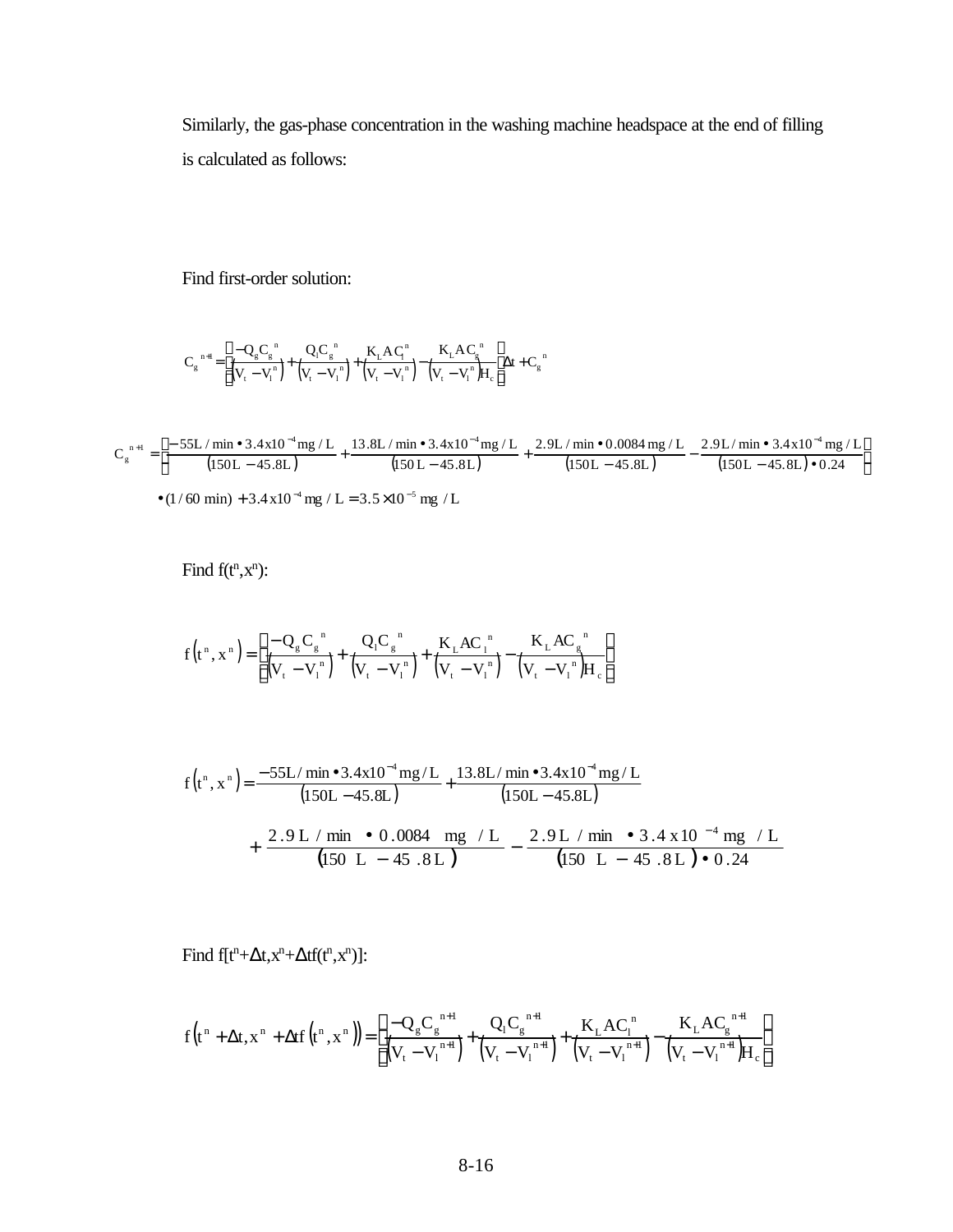$$
f(t^{n} + \Delta t, x^{n} + \Delta t f(t^{n}, x^{n})) = \frac{-55L/\min \bullet 3.5 \times 10^{-4} \text{ mg} / L}{(150L - 46L)} + \frac{13.8L/\min \bullet 3.5 \times 10^{-4} \text{ mg} / L}{(150L - 46L)}
$$
  
+ 
$$
\frac{2.9 L/\min \bullet 0.0084 \text{ mg} / L}{(150 L - 46 L)} - \frac{2.9 L/\min \bullet 3.5 \times 10^{-4} \text{ mg} / L}{(150 L - 46 L) \bullet 0.24}
$$

Insert appropriate values into Equation 8-2:

$$
C_{g}^{n+1} = 3.5 \times 10^{-4} \text{ mg/L} + \left(\frac{1}{60} \frac{\text{min}}{2}\right) \left(5.6 \times 10^{-5} \text{ mg/L} \cdot \text{min} + 5.6 \times 10^{-5} \text{ mg/L} \cdot \text{min}\right)
$$

#### **Step 2: Calculate mass emission rate for each time step during fill cycle.**

Through use of Equation 2-31, the mass emission rate at the end of the fill cycle is:

$$
E = Q_g C_{g,3.4\text{min}} = 55
$$
 L/minute • 3.5 × 10<sup>-4</sup> mg/L = 0.019 mg/min.

### **Step 3: Predict liquid- and gas-phase concentrations as a function of time during wash cycle.**

Equations 2-23 and 2-24 were used to predict liquid- and gas-phase concentrations as a function of time. Refer to dishwasher steps for use of equations. The initial liquid-phase concentration is equal to the final fill liquid-phase concentration, which in this example is 0.0084 mg/L. Likewise, the initial gas-phase concentration is equal to the final fill gas-phase concentration, which in this example is  $3.5 \times 10^4$  mg/L. At the end of the 10-minute wash cycle, the estimated liquid-phase concentration is 0.0075 mg/L and the estimated gas-phase concentration is  $8.1 \times 10^{-5}$  mg/L.

#### **Step 4: Calculate mass emission rate as a function of time for wash cycle.**

Again, with the use of Equation 2-31, the mass emission rate may be calculated. For this example, the rate is:

E = 53 L/minute •  $8.1 \times 10^{-5}$  mg/L = 0.0043 mg/min.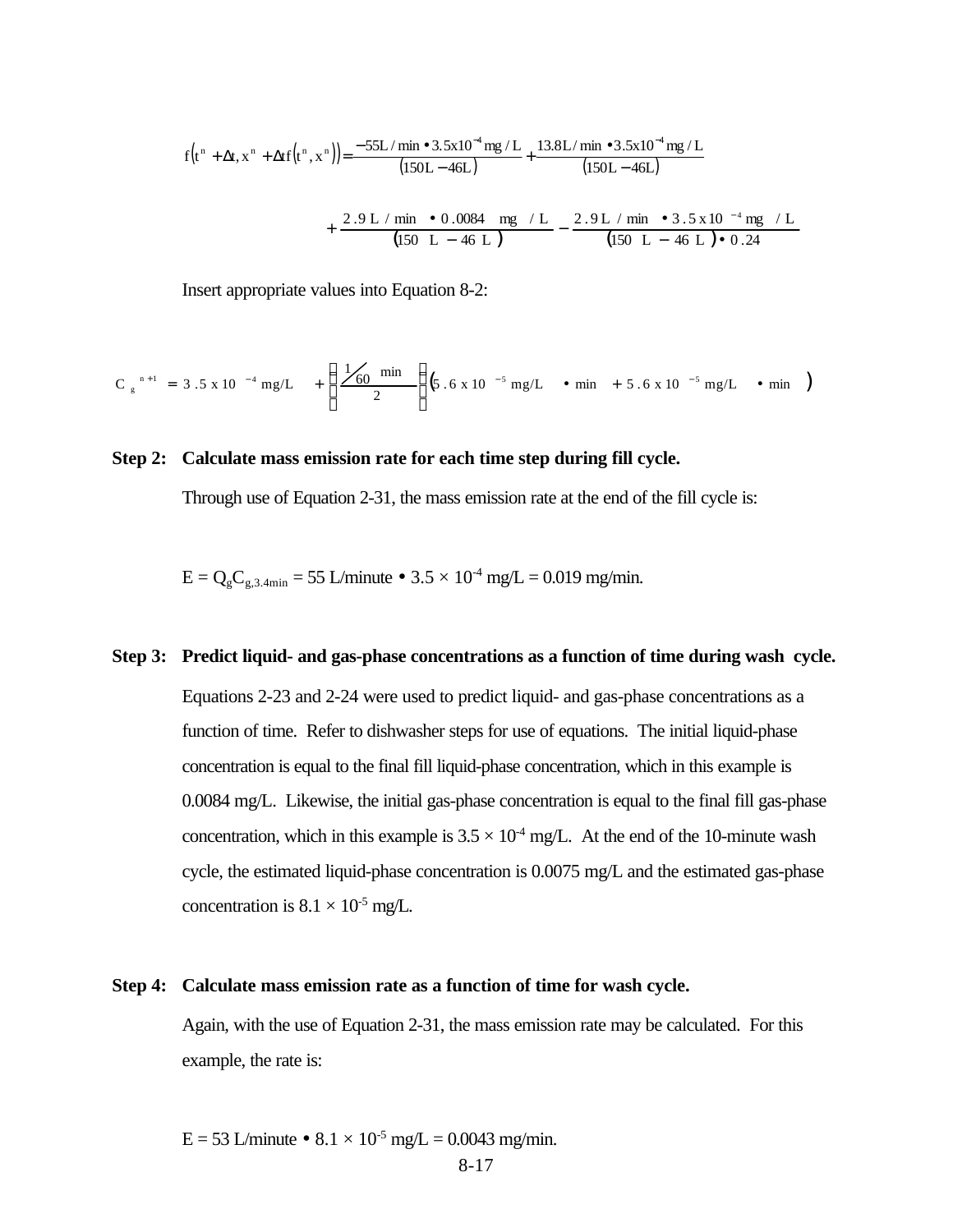#### **Step 5: Predict ventilation decay rate during drain period.**

Between the end of the wash cycle and the next fill is a drain period, where water used during the wash cycle is pumped from the washing machine. This drain/spin cycle was modeled using Equation 8.1 with a ventilation rate of 53 L/minute. The concentration of toluene in the washing machine headspace at the end of the 4-minute drain period is nearly zero.

#### **Step 6: Repeat Steps 1 through 5 for rinse fill, rinse, and final drain.**

The wash and rinse cycles were modeled separately, both with an inlet liquid-phase concentration of 10 μg/L.

The total mass emitted for the entire washing machine event was  $210 \mu$ g. The mass emission rate is shown in Figure 8-4. The mass of toluene remaining in the headspace after the final spin cycle was



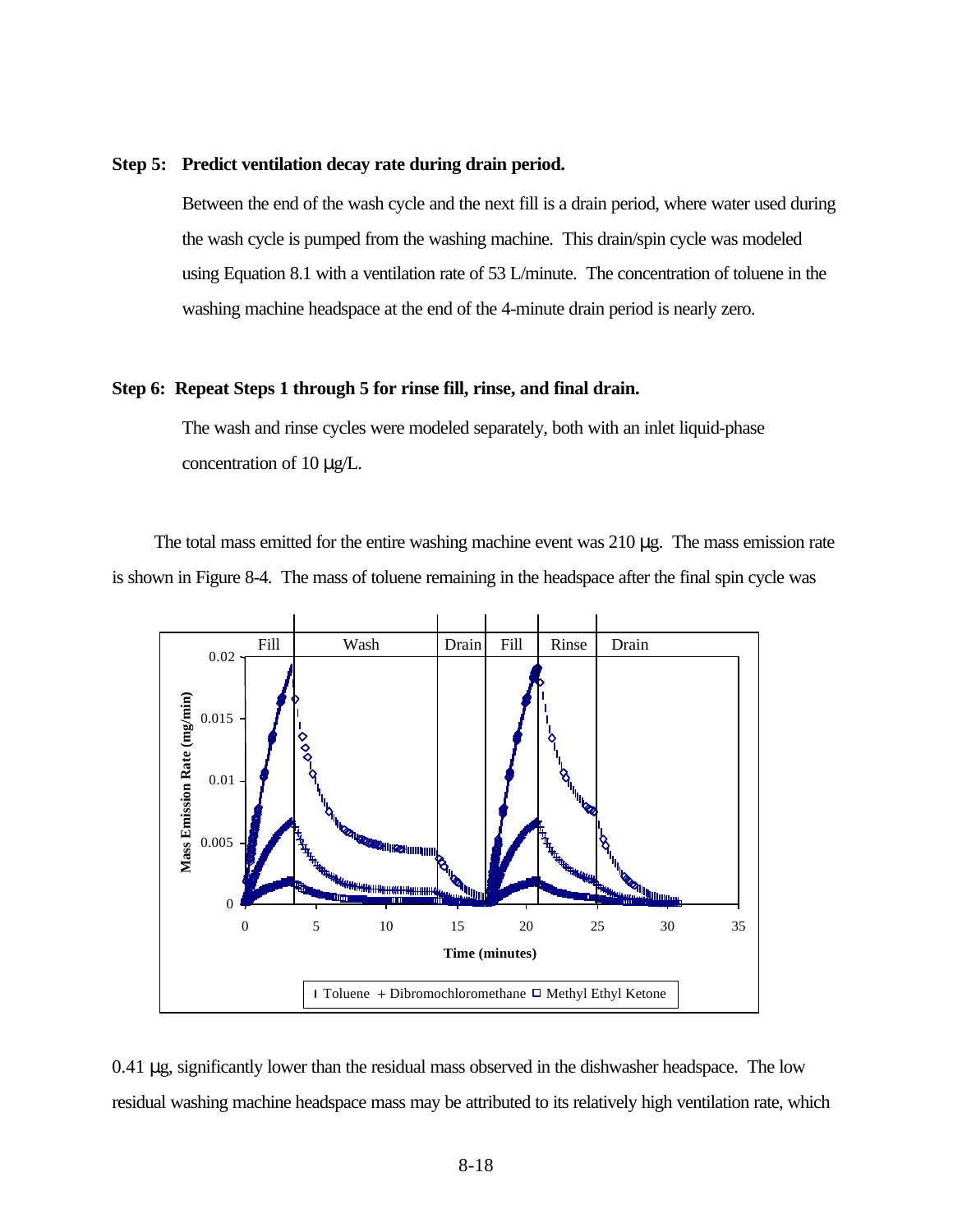effectively flushes the headspace of the machine. The stripping efficiency integrated over all cycles for toluene was 22%.

### **Figure 8-4. Mass emission rates for three chemicals for example washing machine event.**

In addition to having different values of  $K<sub>L</sub>A$ , each type of cycle was characterized by a different  $k_g/k_l$  ratio. The  $k_g/k_l$  values chosen for this example were 9.5 for the fill cycles and 2.2 for the wash and rinse cycles. The resulting values of  $K<sub>L</sub>A$  for DBCM using the six-step procedure described in Section 8.1 were 1.1 L/minute for the fill cycles, 0.12 L/minute for the wash cycle, and 0.18 L/minute for the rinse cycle. The resulting values of  $K<sub>L</sub>A$  for MEK following the same procedure were 0.31 L/minute for the fill cycle, 0.030 L/minute for the wash cycle, and 0.044 L/minute for the rinse cycle.

To illustrate the importance of gas-phase resistance to mass transfer, the total mass emissions for DBCM and MEK were calculated using values of  $K<sub>L</sub>A$  based on  $\Psi_m$  and values of  $K<sub>L</sub>A$  based only on  $\Psi$ <sub>1</sub>. The total mass emitted for DBCM using  $\Psi$ <sub>m</sub> to predict K<sub>L</sub>A was 67 μg (stripping efficiency of 7.1%) compared with 150  $\mu$ g emitted when  $\Psi_1$  was used to predict K<sub>L</sub>A. The total mass emitted for MEK using  $\Psi_m$  to predict K<sub>L</sub>A was 18 μg (stripping efficiency of 1.9%) compared with 65 μg emitted when  $\Psi_1$  was used to predict  $K_L A$ .

#### **8.4. BATHTUB MODEL APPLICATION**

The same mass balance equations used for modeling emissions from washing machines were used for bathtubs (see washing machine steps). Equations 3.8 and 3.9 were used to predict chemical concentrations in the liquid and gas phases, respectively, during the fill portion of bathtub use. Equations 2.23 and 2.24 were used to predict liquid- and gas-phase concentrations during the bathing portion of bathtub use. Equation 2.33 was used to predict resulting mass emissions. The inlet chemical concentration was 10 μg/L. The initial concentrations for the bathing portion were equal to the final liquid- and gas-phase concentrations for the fill portion. For this example, a bathtub was assumed to be filled for 8 minutes using a water flowrate of 9.1 L/minute, resulting in a total liquid volume of approximately 73 L. There was a 20-minute bathing period after the filling experiment. It was also assumed that the bathing event occurred in a 13 m<sup>3</sup> bathroom with an air exchange rate of 1.0/hour ( $Q<sub>g</sub>$ )